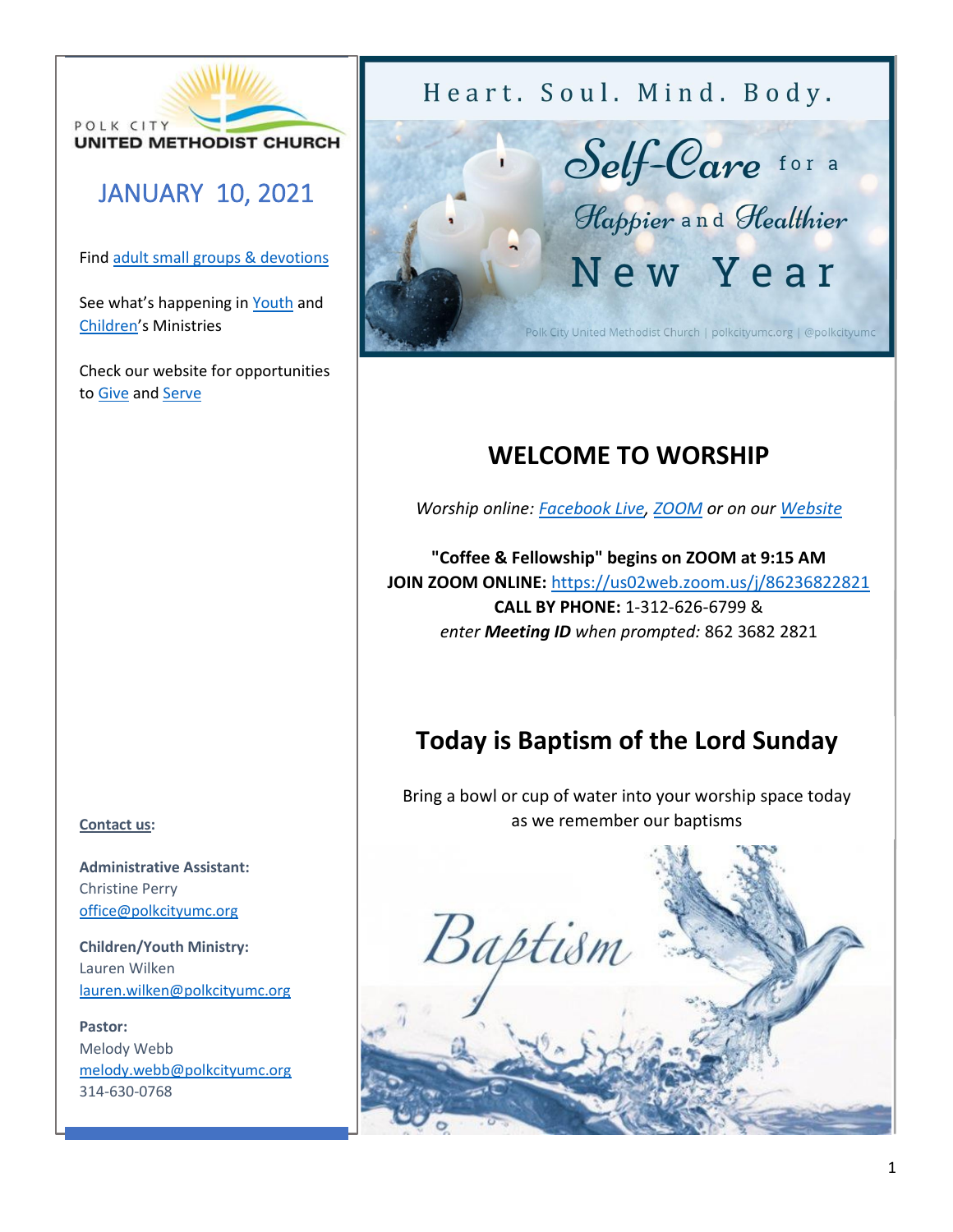#### **WELCOME / ANNOUNCEMENTS**

*All words for communal speaking and singing are included below. You are encouraged to either speak the words in bold aloud as you worship, and to sing out your praise, or to attend to these words for worship and meditate on their meaning. You are also invited to greet one another and post prayer requests in the [ZOOM](https://us02web.zoom.us/j/86236822821) chat, the [Facebook](https://www.facebook.com/polkcityumc/) comments or to fill out th[e website](https://www.polkcityumc.org/online-worship) connect card.*

### **CALL TO WORSHIP**

We've come to worship God, who loved us before we were yet born, who knows us even better than we know ourselves, whose presence never leaves us, and whose love for us never ceases. This is our God. Come, let us worship!

#### **SONG OF PRAISE "The River"**

#### **OPENING PRAYER**

**God who watches over us, offering us light and hope, Be with us this day as we hear the story of Jesus' baptism. Help us to remember your healing, cleansing, and claiming love for us. Remind us again of the many ways in which you reach out to us. May the image of the waters be for us an image of hope. Bring us closer to you, loving God. Embrace us again with your love. We open our hearts to you this day. AMEN.**

| <b>SCRIPTURE READING</b>     | Psalm 139: verses 1-6, 13-14; Mark 1:4-11 | <b>Maria Steckel</b> |
|------------------------------|-------------------------------------------|----------------------|
| <b>SONG OF PREPARATION</b>   | "Water"                                   |                      |
| <b>SERMON</b>                |                                           | Rev. Melody Webb     |
| <b>PRAYERS OF THE PEOPLE</b> |                                           | Andy & Anna Happ     |

*Post prayer requests in the [ZOOM](https://us02web.zoom.us/j/86236822821) Chat, the [Facebook](https://www.facebook.com/polkcityumc/) comments or fill out the [website](https://www.polkcityumc.org/online-worship) connect card.*

### **LORD'S PRAYER**

**Our Father, who art in heaven, hallowed be thy name, thy kingdom come, thy will be done, on earth, as it is in heaven. Give us this day our daily bread; and forgive us our trespasses as we forgive those who trespass against us. And lead us not into temptation, but deliver us from evil, for thine is the kingdom, and the power and the glory forever. Amen.** 

**OFFERING OUR GIFTS** *Make your offerin[g online](https://www.polkcityumc.org/give.html) or mail checks to 1421 W. Broadway St., Polk City, IA 50226 (Attn: Finance Secretary)*

**DOXOLOGY "Give Thanks"**

| Give thanks with a grateful heart | And now let the weak say I am strong     |
|-----------------------------------|------------------------------------------|
| Give thanks to the Holy One       | Let the poor say I am rich               |
| Give thanks because He's given    | Because of what the Lord has done for us |
| Jesus Christ His Son              | Give thanks                              |